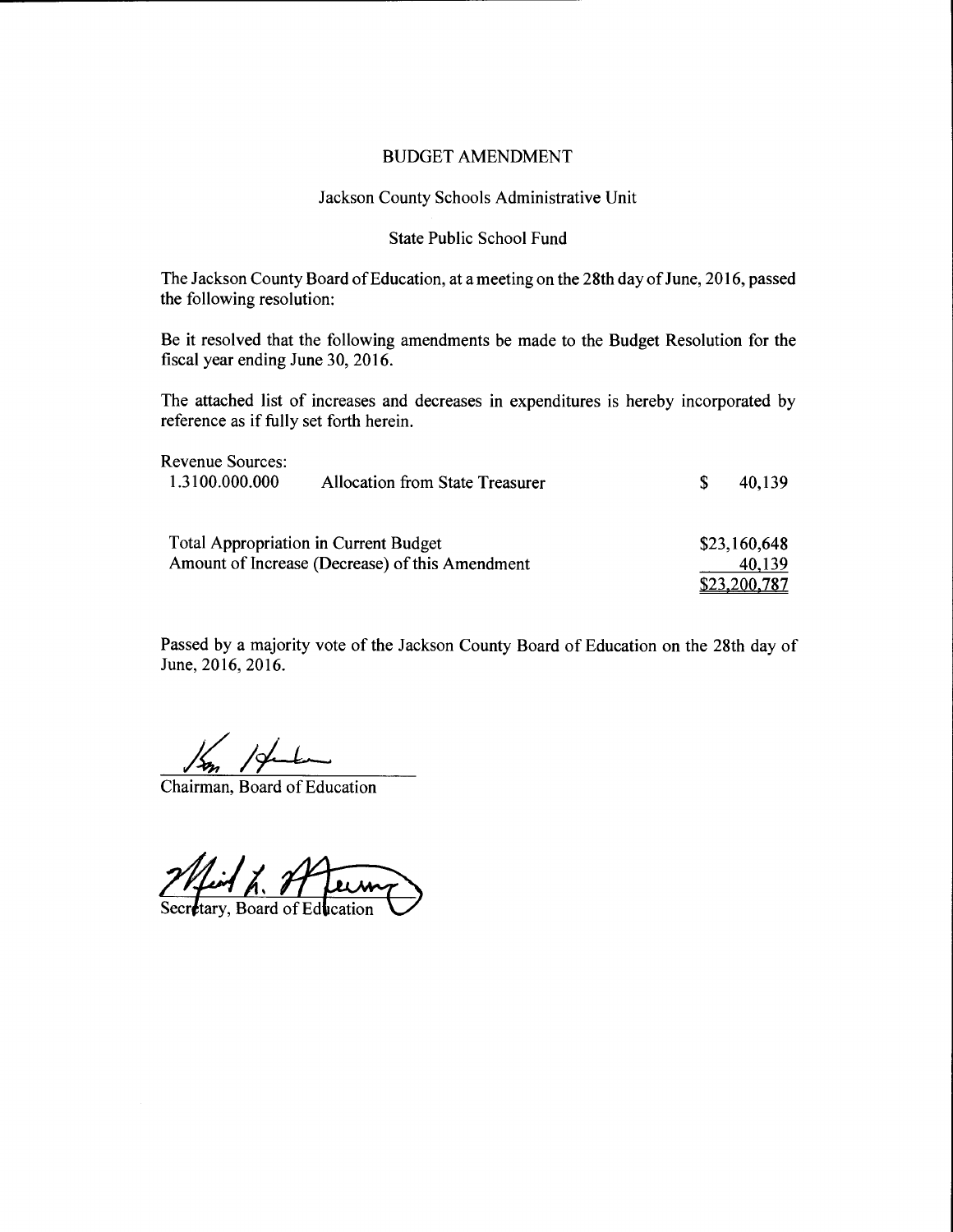|                           | Be it resolved that the following budget amendment and transfer be made to the Budget Resolution for the fiscal year ending June 30, 2016. |               |           |        |     |                          |               |
|---------------------------|--------------------------------------------------------------------------------------------------------------------------------------------|---------------|-----------|--------|-----|--------------------------|---------------|
|                           |                                                                                                                                            | Current       | Amendment |        |     | Transfer                 | Ending        |
|                           |                                                                                                                                            | <b>Budget</b> | #11       |        | #11 |                          | <b>Budget</b> |
|                           | <b>State Public School Fund</b>                                                                                                            |               |           |        |     |                          |               |
|                           | <b>Instructional Services</b>                                                                                                              |               |           |        |     |                          |               |
| 5100                      | Regular Instrucional Services                                                                                                              | \$12,986,736  | \$        | 3,970  | \$  | 13,520                   | \$13,004,226  |
| 5200                      | <b>Special Populations Services</b>                                                                                                        | 3,047,592     |           |        |     | (1,569)                  | 3,046,023     |
| 5300                      | <b>Alternative Programs &amp; Services</b>                                                                                                 | 1,212,988     |           | 19,977 |     | 7,046                    | 1,240,011     |
| 5400                      | School Leadership Services                                                                                                                 | 1,366,538     |           |        |     | 17,833                   | 1,384,371     |
| 5800                      | <b>School-Based Support Services</b>                                                                                                       | 1,494,219     |           |        |     | (26, 732)                | 1,467,487     |
|                           | <b>System-Wide Support Services</b>                                                                                                        |               |           |        |     |                          |               |
| 6100                      | <b>Support &amp; Development Services</b>                                                                                                  | 236,196       |           |        |     | (1,664)                  | 234,532       |
| 6200                      | Special Population Support & Development Services                                                                                          | 18,138        |           |        |     | (4,500)                  | 13,638        |
| 6300                      | Alternative Programs & Services Support & Dev. Svcs.                                                                                       | 68,733        |           |        |     |                          | 68,733        |
| 6400                      | <b>Technology Support Services</b>                                                                                                         | 112,207       |           | 7,622  |     | (1, 346)                 | 118,483       |
| 6500                      | <b>Operational Support Services</b>                                                                                                        | 2,157,847     |           | 8,570  |     | (2,588)                  | 2,163,829     |
| 6700                      | <b>Accountability Services</b>                                                                                                             | 35,751        |           |        |     |                          | 35,751        |
| 6800                      | System-Wide Pupil Support Services                                                                                                         | 63,481        |           |        |     |                          | 63,481        |
| 6900                      | Policy, Leadership & Public Relations Services                                                                                             | 283,755       |           |        |     |                          | 283,755       |
| <b>Ancillary Services</b> |                                                                                                                                            |               |           |        |     |                          |               |
| 7200                      | <b>Nutrition Services</b>                                                                                                                  | 76,467        |           |        |     |                          | 76,467        |
|                           | <b>Totals</b>                                                                                                                              | \$23,160,648  | \$        | 40,139 | \$  | $\overline{\phantom{a}}$ | \$23,200,787  |
|                           | Source of Revenue:                                                                                                                         |               |           |        |     |                          |               |
|                           | <b>State Public School Fund</b>                                                                                                            |               | \$        | 40,139 |     |                          |               |
|                           |                                                                                                                                            |               | \$        | 40,139 |     |                          |               |
|                           |                                                                                                                                            |               |           |        |     |                          |               |

 $\sim$   $\sim$ 

 $\sim$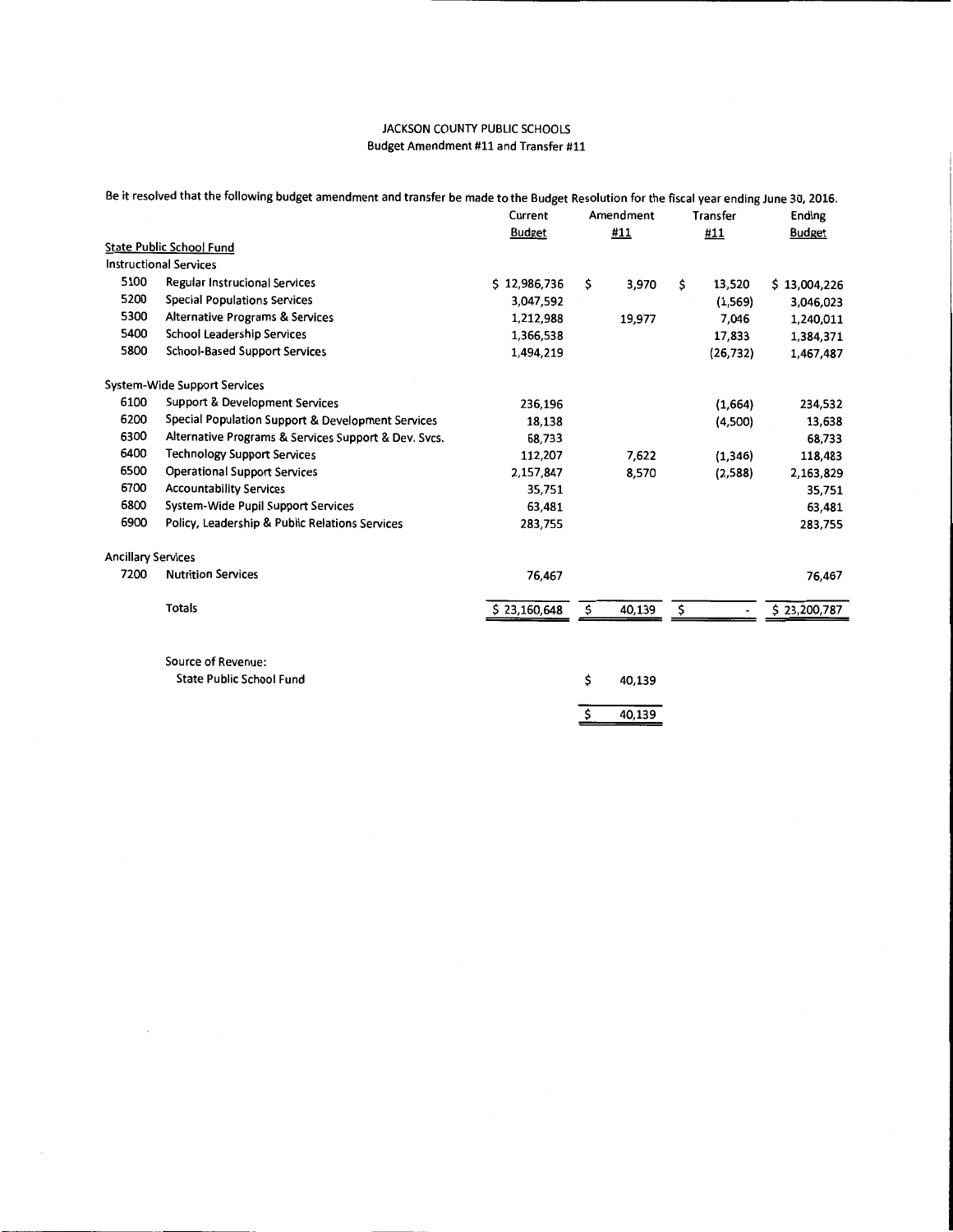Be it resolved that the following budget amendment and transfer be made to the Budget Resolution for the fiscal year ending June 30, 2016.

|                           |                                                      | Current |               | Amendment |         | Transfer |                          | Ending        |           |
|---------------------------|------------------------------------------------------|---------|---------------|-----------|---------|----------|--------------------------|---------------|-----------|
|                           |                                                      |         | <b>Budget</b> |           | #11     |          | #11                      | <b>Budget</b> |           |
|                           | <b>Local Current Expense Fund</b>                    |         |               |           |         |          |                          |               |           |
|                           | <b>Instructional Services</b>                        |         |               |           |         |          |                          |               |           |
| 5100                      | <b>Regular Instrucional Services</b>                 | Ś.      | 1,840,853     | \$        | 5,865   | \$       | 7,559                    | Ś             | 1,854,277 |
| 5200                      | <b>Special Populations Services</b>                  |         | 68,459        |           |         |          | (12,706)                 |               | 55,753    |
| 5300                      | Alternative Programs & Services                      |         | 174,090       |           |         |          | 800                      |               | 174,890   |
| 5400                      | <b>School Leadership Services</b>                    |         | 577,186       |           |         |          | 16,666                   |               | 593,852   |
| 5500                      | <b>Co-Curricular Services</b>                        |         | 509,513       |           |         |          | 4,919                    |               | 514,432   |
| 5800                      | <b>School-Based Support Services</b>                 |         | 654,978       |           |         |          | (723)                    |               | 654,255   |
|                           | <b>System-Wide Support Services</b>                  |         |               |           |         |          |                          |               |           |
| 6100                      | <b>Support &amp; Development Services</b>            |         | 161,484       |           |         |          | (19, 368)                |               | 142,116   |
| 6200                      | Special Population Support & Development Services    |         | 15,740        |           |         |          |                          |               | 15,740    |
| 6300                      | Alternative Programs & Services Support & Dev. Svcs. |         | 7.105         |           |         |          |                          |               | 7,105     |
| 6400                      | <b>Technology Support Services</b>                   |         | 281,557       |           |         |          | (40, 100)                |               | 241,457   |
| 6500                      | <b>Operational Support Services</b>                  |         | 2,555,940     |           |         |          | 25,136                   |               | 2,581,076 |
| 6600                      | Financial & Human Resource Services                  |         | 657,771       |           |         |          | 25,000                   |               | 682,771   |
| 6700                      | <b>Accountability Services</b>                       |         | 86.361        |           |         |          |                          |               | 86,361    |
| 6800                      | System-Wide Pupil Support Services                   |         | 67,389        |           |         |          |                          |               | 67,389    |
| 6900                      | Policy, Leadership & Public Relations Services       |         | 282,938       |           |         |          | (17, 935)                |               | 265,003   |
| <b>Ancillary Services</b> |                                                      |         |               |           |         |          |                          |               |           |
| 7200                      | <b>Nutrition Services</b>                            |         | 14,997        |           |         |          |                          |               | 14,997    |
|                           | Non-Program Charges                                  |         |               |           |         |          |                          |               |           |
| 8100                      | Payments to Other Governmental Units                 |         | 456,293       |           | (5,865) |          | 10,752                   |               | 461,180   |
|                           | <b>Totals</b>                                        | Ś.      | 8,412,654     | \$        |         | \$       | $\overline{\phantom{a}}$ | \$            | 8,412,654 |
|                           |                                                      |         |               |           |         |          |                          |               |           |

Source of Revenue:

as of 6/21

*\$*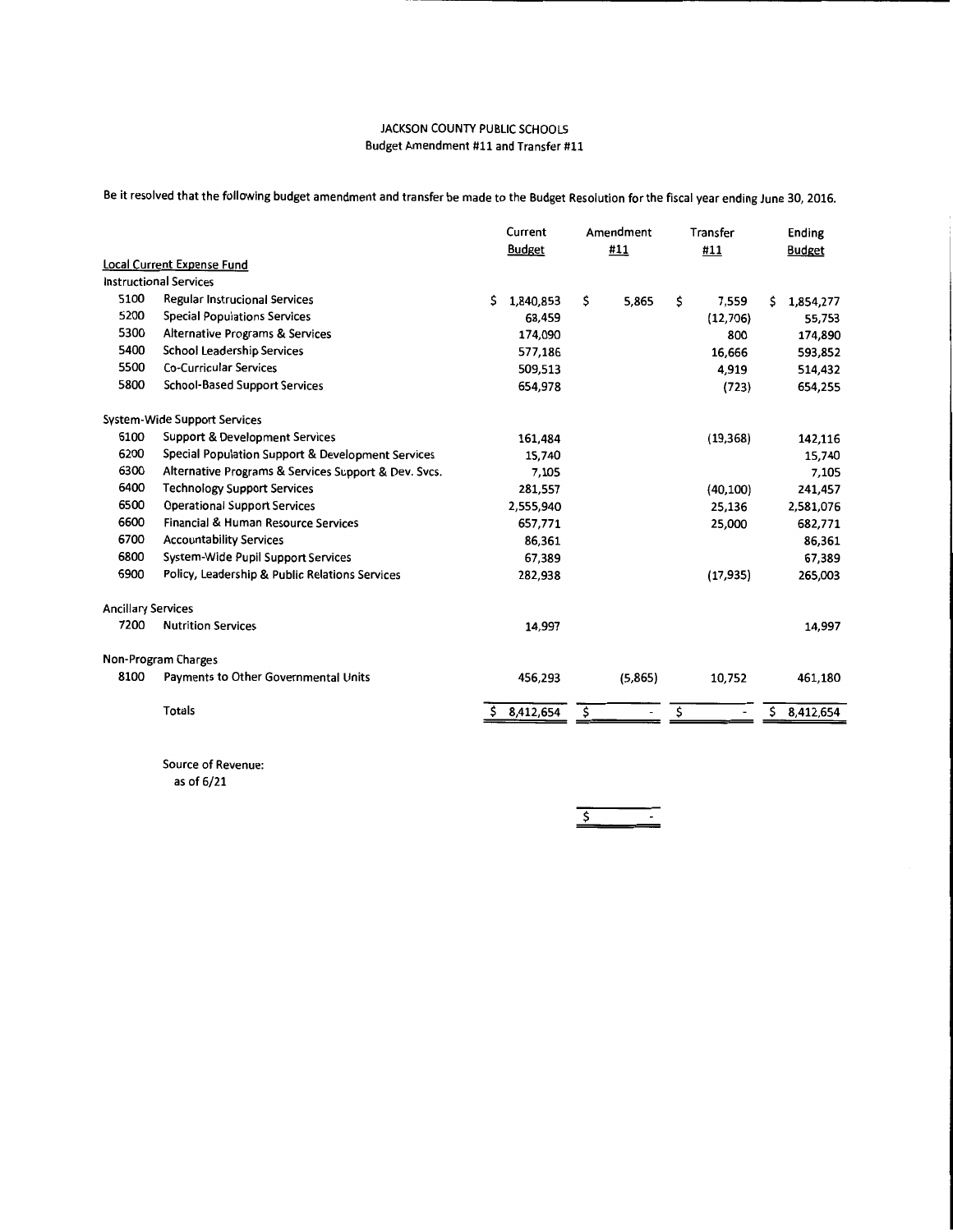# Jackson County Schools Administrative Unit

# Federal Grants Fund

The Jackson County Board of Education, at a meeting on the 28th day of June, 2016, passed the following resolution:

Be it resolved that the following amendments be made to the Budget Resolution for the fiscal year ending June 30, 2016.

The attached list of increases and decreases in expenditures is hereby incorporated by reference as if fully set forth herein.

| <b>Revenue Sources:</b> |                                                 |   |                  |
|-------------------------|-------------------------------------------------|---|------------------|
| 3.3600.060.000          | EHA VI-B Handicapped                            | S | 46,273           |
| 3.3600.103.000          | <b>Improving Teacher Quality</b>                |   | (103)            |
| 3.3600.105.000          | Title I School Improvement                      |   |                  |
|                         | <b>Total Appropriation in Current Budget</b>    |   | \$3,522,250      |
|                         | Amount of Increase (Decrease) of this Amendment |   | 45,897           |
|                         |                                                 |   | <u>3,568,147</u> |

Passed by a majority vote of the Jackson County Board of Education on the 28th day of June, 2016.

 $\frac{1}{\sqrt{2\pi}}$   $\frac{1}{\sqrt{2\pi}}$  Chairman, Board of Education

Mart L. M.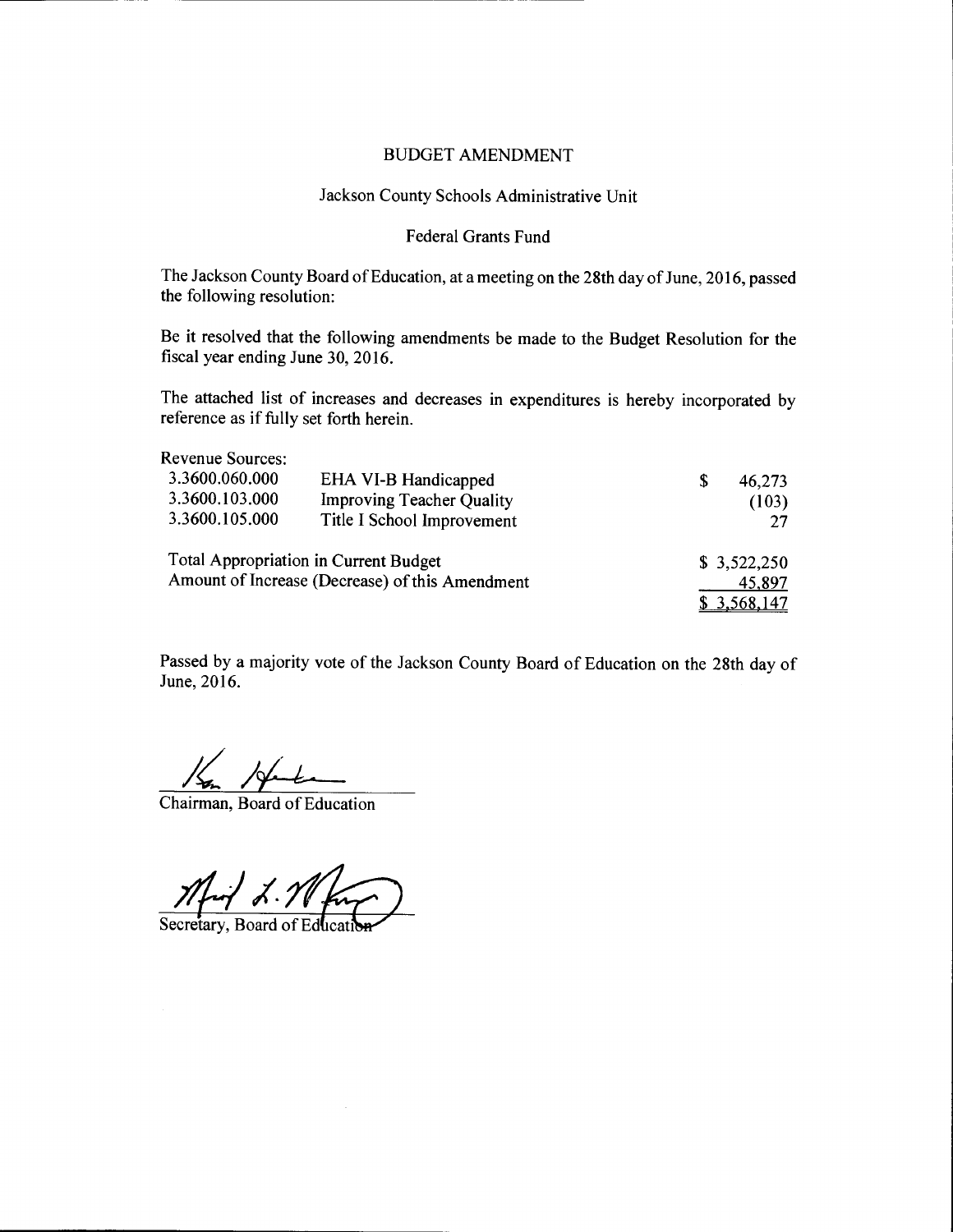Be it resolved that the following budget amendment and transfer be made to the Budget Resolution for the fiscal year ending June 30, 2016.

| <b>Budget</b><br>\$<br>267,964<br>689,268<br>1,250,471<br>81,348 |
|------------------------------------------------------------------|
|                                                                  |
|                                                                  |
|                                                                  |
|                                                                  |
|                                                                  |
|                                                                  |
|                                                                  |
|                                                                  |
| 116,388                                                          |
| 69,437                                                           |
| 148,754                                                          |
| 55,809                                                           |
|                                                                  |
| 56,632                                                           |
|                                                                  |
| 84,374                                                           |
| 747,702                                                          |
| 3,568,147<br>\$                                                  |
|                                                                  |
|                                                                  |
|                                                                  |
|                                                                  |
|                                                                  |
|                                                                  |
|                                                                  |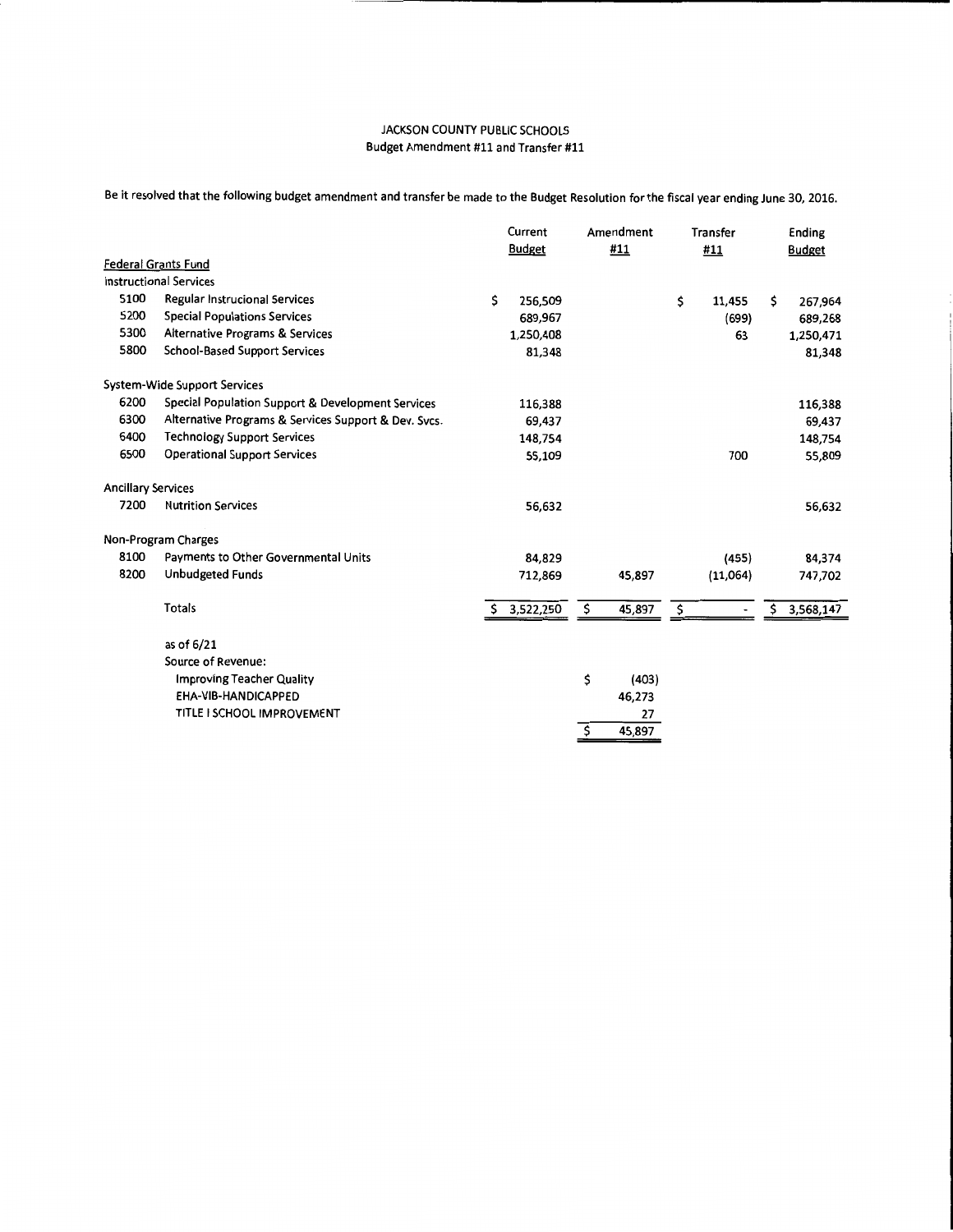# Jackson County Schools Administrative Unit

# Capital Outlay Fund

The Jackson County Board of Education, at a meeting on the 28th day of June, 2016, passed the following resolution:

Be it resolved that the following amendments be made to the Budget Resolution for the fiscal year ending June 30, 2016.

The attached list of increases and decreases in expenditures is hereby incorporated by reference as if fully set forth herein.

| Revenue Sources:                                |                                              |             |
|-------------------------------------------------|----------------------------------------------|-------------|
| 4.4420.000.000                                  | Rental of School Property                    | \$<br>3,023 |
| 4.4450.000.000                                  | Interest earned                              | 133         |
| 4.4820.000.000                                  | Disposition of school assets                 | 3,582       |
| 4.3400.120.000                                  | State School Bus Debt Payments               | 91,914      |
|                                                 | <b>Total Appropriation in Current Budget</b> | \$3,813,599 |
| Amount of Increase (Decrease) of this Amendment |                                              | 98,652      |
|                                                 |                                              | \$3,912,251 |

Passed by a majority vote of the Jackson County Board of Education on the 28th day of June, 2016.

Chairman, Board of Education

etary, Board of Ed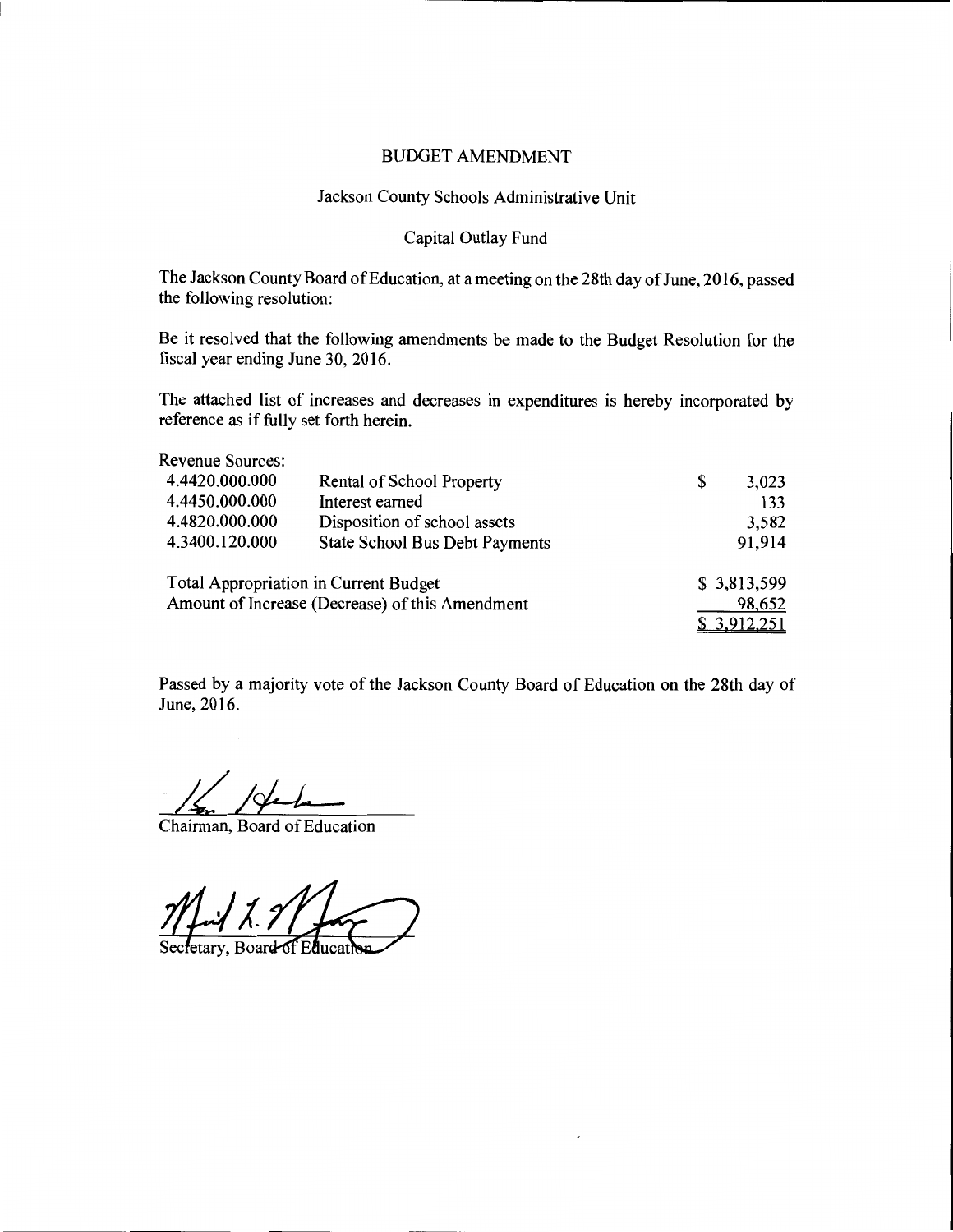Be it resolved that the following budget amendment and transfer be made to the Budget Resolution for the fiscal year ending June 30, 2016.

|                           |                                       | Current       | Amendment    | Transfer                           | Ending        |  |
|---------------------------|---------------------------------------|---------------|--------------|------------------------------------|---------------|--|
|                           |                                       | <b>Budget</b> | #11          | #11                                | <b>Budget</b> |  |
|                           | <b>Capital Outlay Fund</b>            |               |              |                                    |               |  |
|                           | <b>Instructional Services</b>         |               |              |                                    |               |  |
| 5100                      | Regular Instrucional Services         | \$<br>9,947   |              |                                    | \$<br>9,947   |  |
| 5500                      | <b>Co-Curricular Services</b>         | 998,225       |              |                                    | 998,225       |  |
|                           | <b>System-Wide Support Services</b>   |               |              |                                    |               |  |
| 6400                      | <b>Technology Support Services</b>    | 734,405       |              |                                    | 734,405       |  |
| 6500                      | <b>Operational Support Services</b>   | 852,375       |              |                                    | 852,375       |  |
| <b>Ancillary Services</b> |                                       |               |              |                                    |               |  |
| 7200                      | <b>Nutrition Services</b>             | 6,763         | 6,738        |                                    | 13,501        |  |
|                           | Non-Program Charges                   |               |              |                                    |               |  |
| 8100                      | Payments to Other Governmental Units  | (10,602)      |              |                                    | (10, 602)     |  |
| 8300                      | <b>Debt Services</b>                  | 122,562       | 91,914       |                                    | 214,476       |  |
| Capital Outlay            |                                       |               |              |                                    |               |  |
| 9000                      | Uncategorized                         | 1,099,924     |              |                                    | 1,099,924     |  |
|                           | Totals                                | \$3,813,599   | \$<br>98,652 | $\overline{\xi}$<br>$\blacksquare$ | \$3,912,251   |  |
|                           | as of 6/21                            |               |              |                                    |               |  |
|                           | Source of Revenue:                    |               |              |                                    |               |  |
|                           | <b>State School Bus Debt Payments</b> |               | \$<br>91,914 |                                    |               |  |
|                           | RENTAL OF SCHOOL PROPERTY             |               | 3,023        |                                    |               |  |
|                           | <b>INTEREST EARNED</b>                |               | 133          |                                    |               |  |
|                           | <b>DISPOSITION OF SCHOOL ASSETS</b>   |               | 3,582        |                                    |               |  |
|                           |                                       |               | 98,652<br>\$ |                                    |               |  |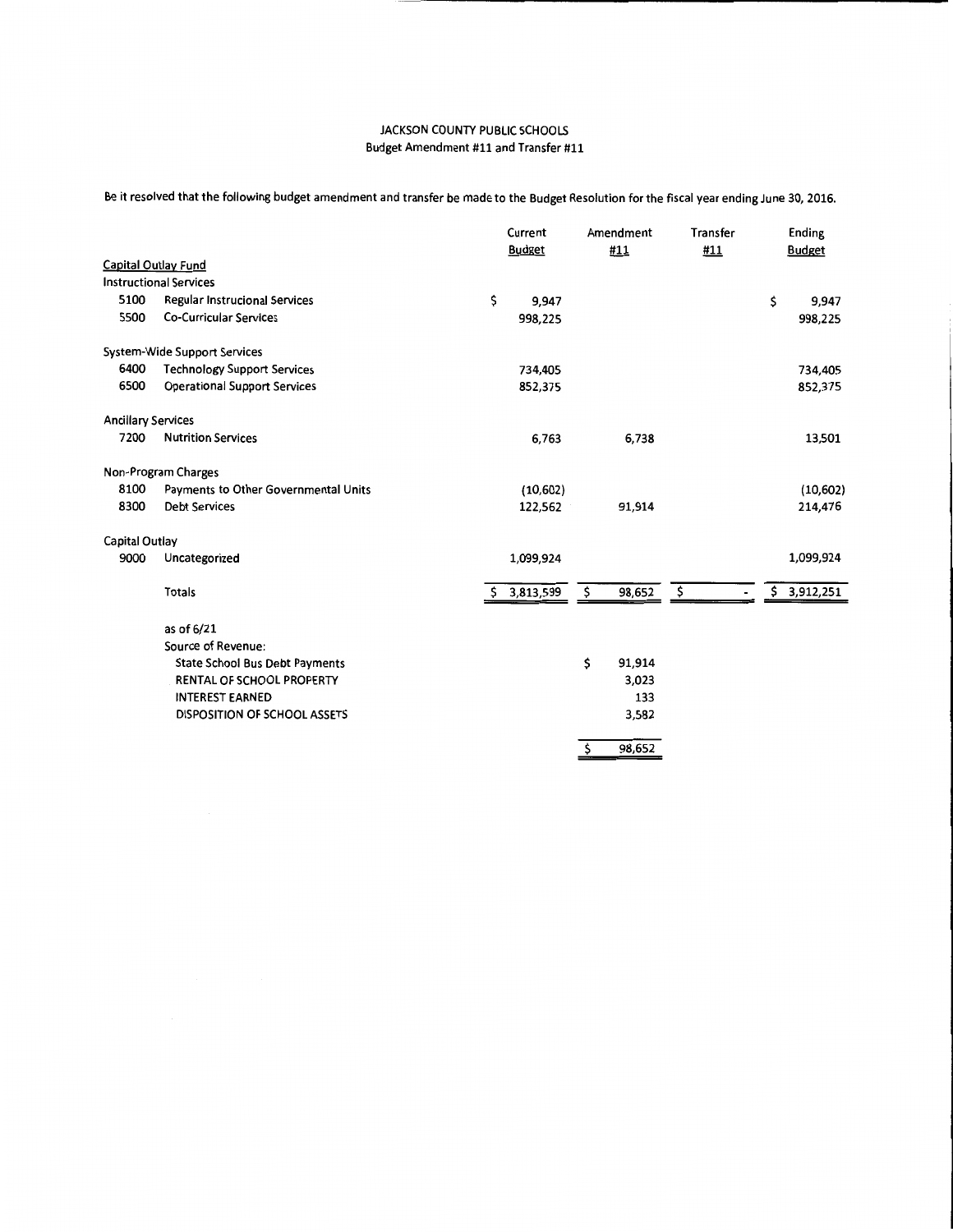#### Jackson County Schools Administrative Unit

# Other Specific Revenue Fund

The Jackson County Board of Education, at a meeting on the 28th day of June, 2016, passed the following resolution:

Be it resolved that the following amendments be made to the Budget Resolution for the fiscal year ending June 30, 2016.

The attached list of increases and decreases in expenditures is hereby incorporated by reference as if fully set forth herein.

Revenue Sources:

| 8.3700.308.000 | Impact Aid                              | \$<br>13,054 |
|----------------|-----------------------------------------|--------------|
| 8.4210.701.000 | Afterschool Program                     | 7,320        |
| 8.3700.306.000 | Medicaid                                | 6,347        |
| 8.4210.720.000 | District sports (Gate & Fees)           | 2,424        |
| 8.4490.575.000 | Communities in Schools Grant            | 2,040        |
| 8.3700.344.000 | NC STEP—Federal Transitions to Teaching | (1,250)      |
| 8.4490.000.000 | Miscellaneous revenue                   | 350          |
|                | Total Appropriation in Current Budget   | \$1.203.622  |

| Total Appropriation in Current Budget           | \$1,203,622  |
|-------------------------------------------------|--------------|
| Amount of Increase (Decrease) of this Amendment | 30,285       |
|                                                 | \$1,2,33,907 |

Passed by a majority vote of the Jackson County Board of Education on the 28th day of June, 2016.

Chairman, Board of Education

Secretary, Board of